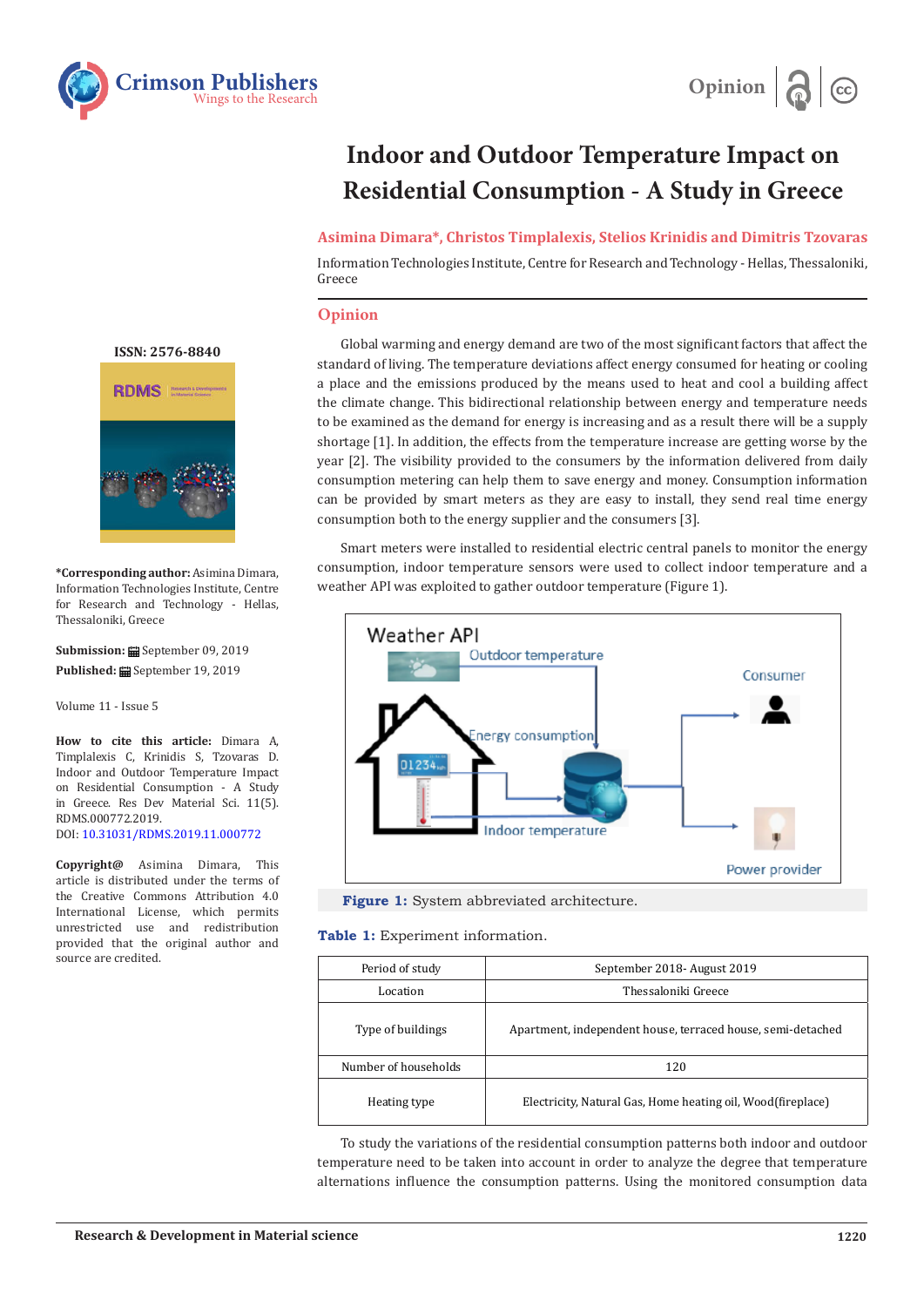and temperature data, consumption deviations can be interpreted. The consumption patterns have changes similar to the outside temperature alterations and appear to have seasonal adjustments [4] (Table 1).

**Table 2:** Average temperature information.

| Month                                | January 2019 | June 2019                 |
|--------------------------------------|--------------|---------------------------|
| Average daily<br>Outdoor temperature | 8.29 °C      | 31.16 °C                  |
| Average daily indoor<br>temperature  | 21.33 °C     | $25.33 \text{ }^{\circ}C$ |

Typical daily average household consumptions from a month with low temperatures (January) and high temperatures (June) were compared to daily average outdoor and indoor temperatures (Table 2).

The increase of outdoor temperature in June has a prompt impact on the amount of the energy used which is proportional to the temperature rise as depicted in Figure 2. The maximum energy consumed is 0.36KWh and it is spent during the time the temperature is at its largest value which was 35 ˚C for June. Furthermore, the minimum energy used is 0.21Kwh and is consumed when the temperature is at its lowest value which was 25 ˚C. There is a direct correlation between outdoor temperature and load trend [5].





The indoor temperature in June has not the same influence on energy consumption as the outdoor temperature. The increase or decrease of the monitored indoor temperature does not seem to

have an equivalent change to the average consumption (Figure 3). Maximum and minimum values of consumption are irrelevant to the increase and decrease of indoor temperature.



**Figure 3:** Average indoor temperature and consumption in June.

The findings of the energy used during the winter and low outdoor temperatures are not equivalent to the high temperatures during the summer. The deviations of the temperature are not according to consumption fluctuations. During the coldest day

(1 ˚C) the consumption was not the maximum. The maximum consumption appears during a day that was almost the hottest of January (Figure 4).